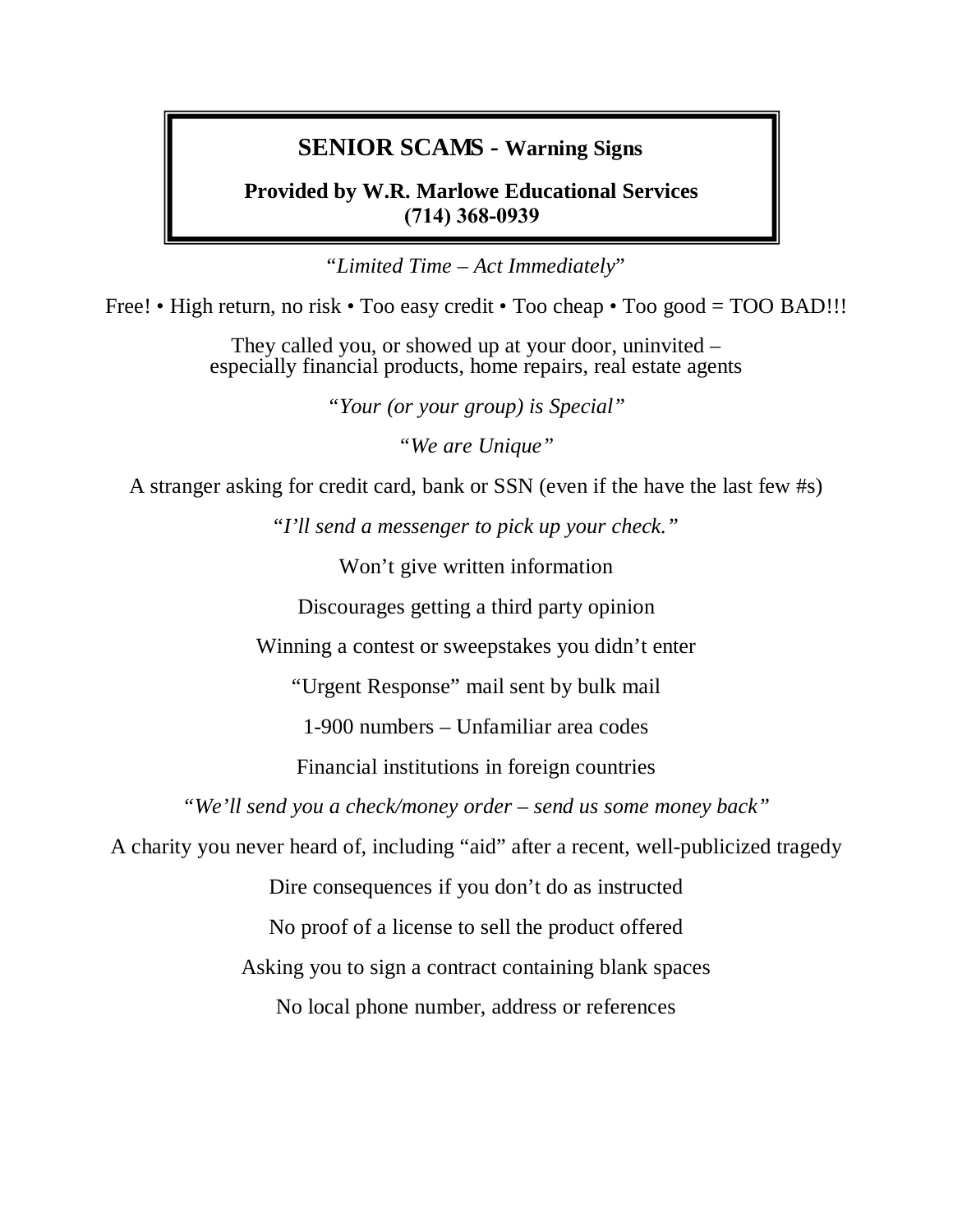# **Protect Yourself Generally**

- Ask for licenses and check with regulators
- **Use companies that provide free estimates. Get several estimates for every repair job and compare prices and terms.**
- Ask friends/neighbors/family for recommendations; ask for references. Check references.
- **Check the ID of all workmen and inspectors. Make sure they are employed as claimed.**
- Arrange to make payments to contractors in installments and pay the last installment only after the job is completed to your satisfaction.
- **Always get a receipt.**
- Don't feel obligated because you attend a meeting where meals or other freebies are provided.
- **Be wary of strangers "representing" a government agency, charitable entity or deceased relative.**
- Remember that installment payment plans usually charge high interest rates**.**
- **Don't give personal info or numbers over the phone; don't store them on your phone.**
- Check the details of monthly bills and statements including whether payee has changed.
- **Don't pay to get something you've "won" and don't buy something in order to enter a contest.**
- Don't pay, or call to correct errors on, invoices you don't recognize or remember and don't pay for unordered products sent to you.
- **Don't invest in things you don't understand.**
- 5 words: National Do Not Call Registry 888-382-1222 (www.donotcall.gov)
- **Don't sign an uncompleted form or a form you have not read entirely.**
- Get a shredder and use it.
- **Do the paperwork to assure who will handle your finances in case of your incompetence or death.**
- Hang up.
- **Remember the modern "Golden Rule" you have the money, they want it. That puts you in charge. Take charge of the situation.**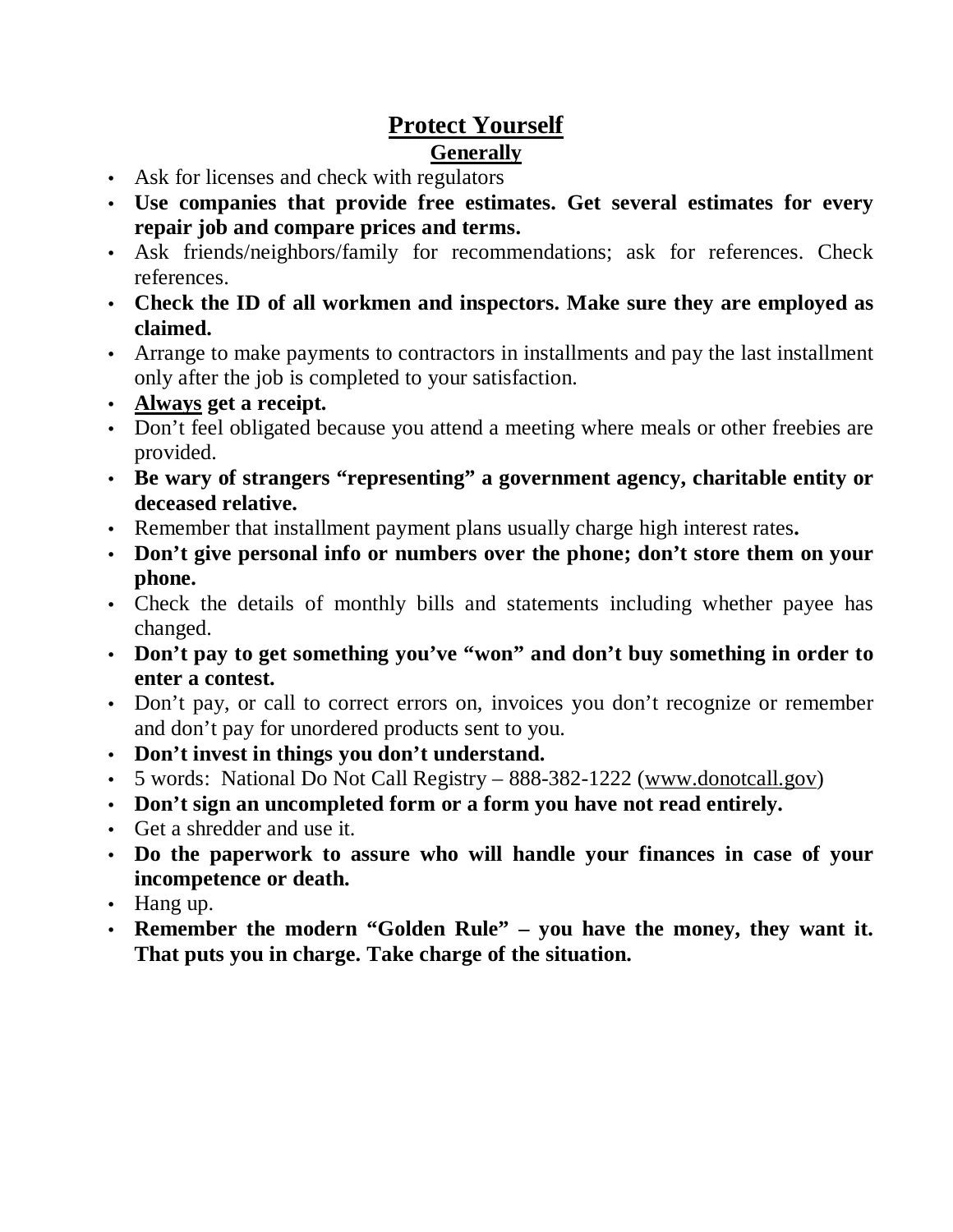## **At Your Home**

**(Home repair/improvement, investments, insurance, trusts, fundraising, realtors, etc.)** 

Do not let a stranger into your home when you're alone. If you want to meet with them, make sure a friend or family member is with you.

**Get information such as the address and phone number of the company and the credentials of the sales representative before making a purchase.** 

Consider whether you really need and can afford what is being sold. Don't pay with cash!

**Remember that the flashy, impressive-looking product the salesperson has may actually be inferior to those sold in stores. Do not make an immediate purchase decision, no matter how attractive the deal seems. Compare the price of the same product at a local store.** 

**Don't assume credibility based on the salesman's connection to your organization or family.** 

Refuse "left over" products – they're either stolen or poor quality.

**If you're told your property needs repair, thank them and shut the door.** 

 **"I just happen to be working in your neighborhood."** 

 **"I have materials left over from another job.** 

 **"I need the cash up front."** 

 **"I have a special offer that's good for today only."** 

 **"I can help you finance the project."** 

 **"I want to use your home as a model."** 

Refuse to yield to pressure to make a quick decision. Pressure includes incentives to "act now" – i.e., a discount on commissions, escrow fees or closing costs. Eject those who pressure you.

**You have three days to cancel any purchase made in your home.**

#### **Charities**

Stick with **the ones you know.** 

**Let other people support the other 699,997 approved charities in the U.S**..

Make a charitable giving budget and stick to it.

**Don't just hand cash to people without knowing what they'll do with it.**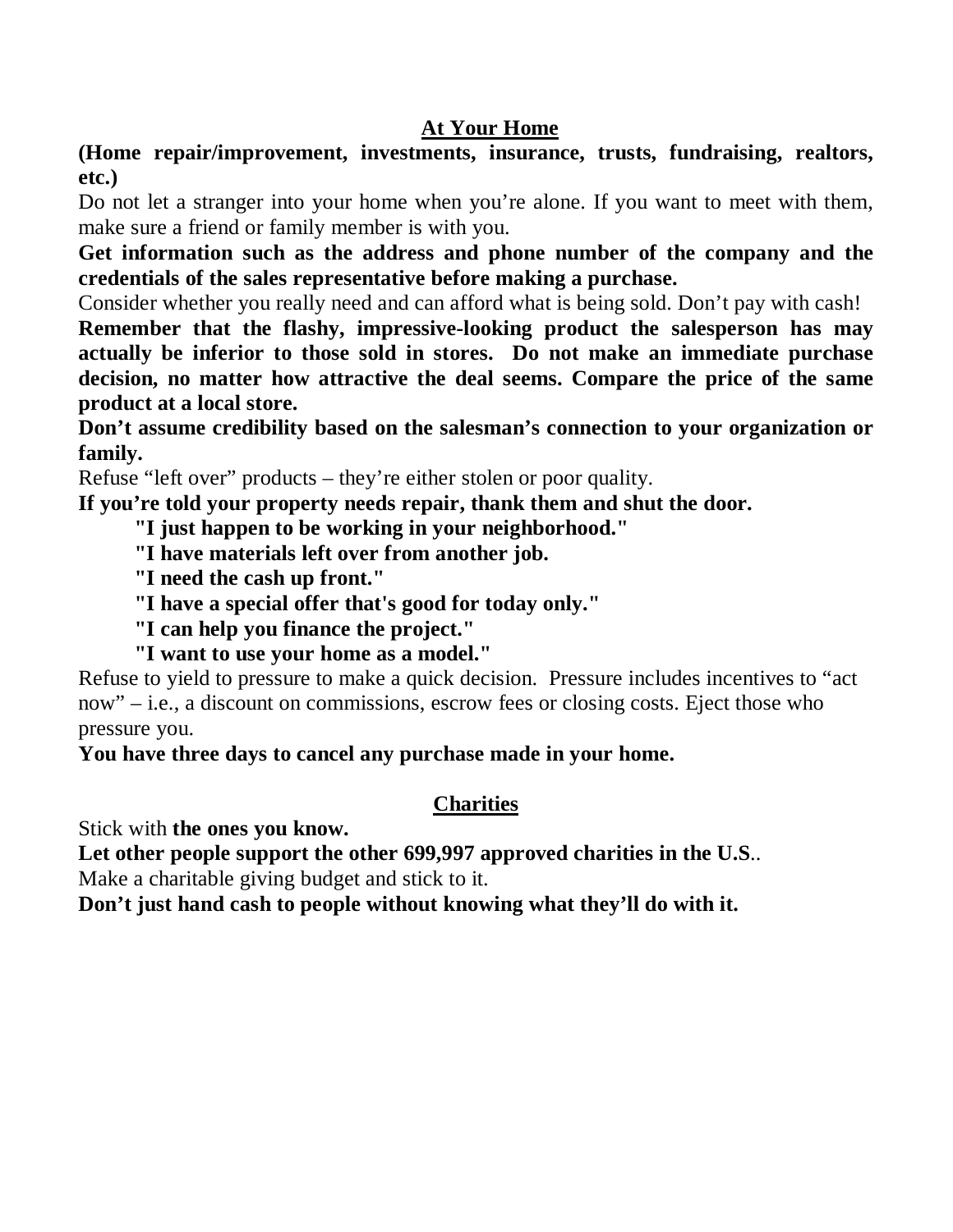#### **Investments**

#### (http://www.sec.gov/investor/seniors.shtml)

**At any sales seminar, just ask your questions, listen and leave. Decide at home.** 

If you've given your investment advisor trading discretion, read your statements carefully.

**Annuities have two uses – 1) Accumulate funds for retirement 2) If properly designed, to assure a life-time income. Variable and equity-indexed annuities are not appropriate for purchase when nearing or after retirement.**

Annuities, mutual funds, stocks, bonds, certificates of deposit, viaticals, promissory notes- know what you're doing or don't do it.

#### **Life insurance is not an investment**

THESE DESIGNATIONS MEAN NOTHING -- Financial Analyst, Financial Adviser (Advisor), Financial Consultant, Financial Planner, Investment Consultant, Wealth Manager

#### **Regardless of professional designations, will the advisor provide what you need or do they want to convince you that you need what they want to sell? What is your evidence of trustworthiness?**

Letters of Credit and Bank Guarantees are not investments.

### **Estate Planning / Trusts**

There are good and necessary Trusts.

They are written by attorneys you personally talk to

 They are custom written for you and reflect your types of assets, distribution intentions, incompetency plans for yourself and your beneficiaries

Include assistance with funding of the Trust

Cost well over \$1,000.

Have at least 35 pages, 50 for a married couple

 Names include "A", "AB", ABC", "Bypass", "Credit Shelter", "Charitable Remainder", "Living"

## **Be careful of anyone who claims to be an "Estate Planner" who isn't an attorney.** Trusts cannot:

Reduce income taxes

Legally hide your assets from your creditors

Turn your personal expenses into deductible business expenses

Turn your regular income into retirement savings

# **Advertising warning signs:**

 **Reference to the Constitution / America / loss of "Rights / Scripture Utilization of "secret" information** 

 **Naming names – Kennedy, Rockefeller, et al** 

 **Justification by quoting court cases (usually overturned cases)** 

 **"***Your usual advisors don't understand these sophisticated documents***"** 

**Trust names – "Constitutional", "Pure", "Common Law", "Asset Protection"**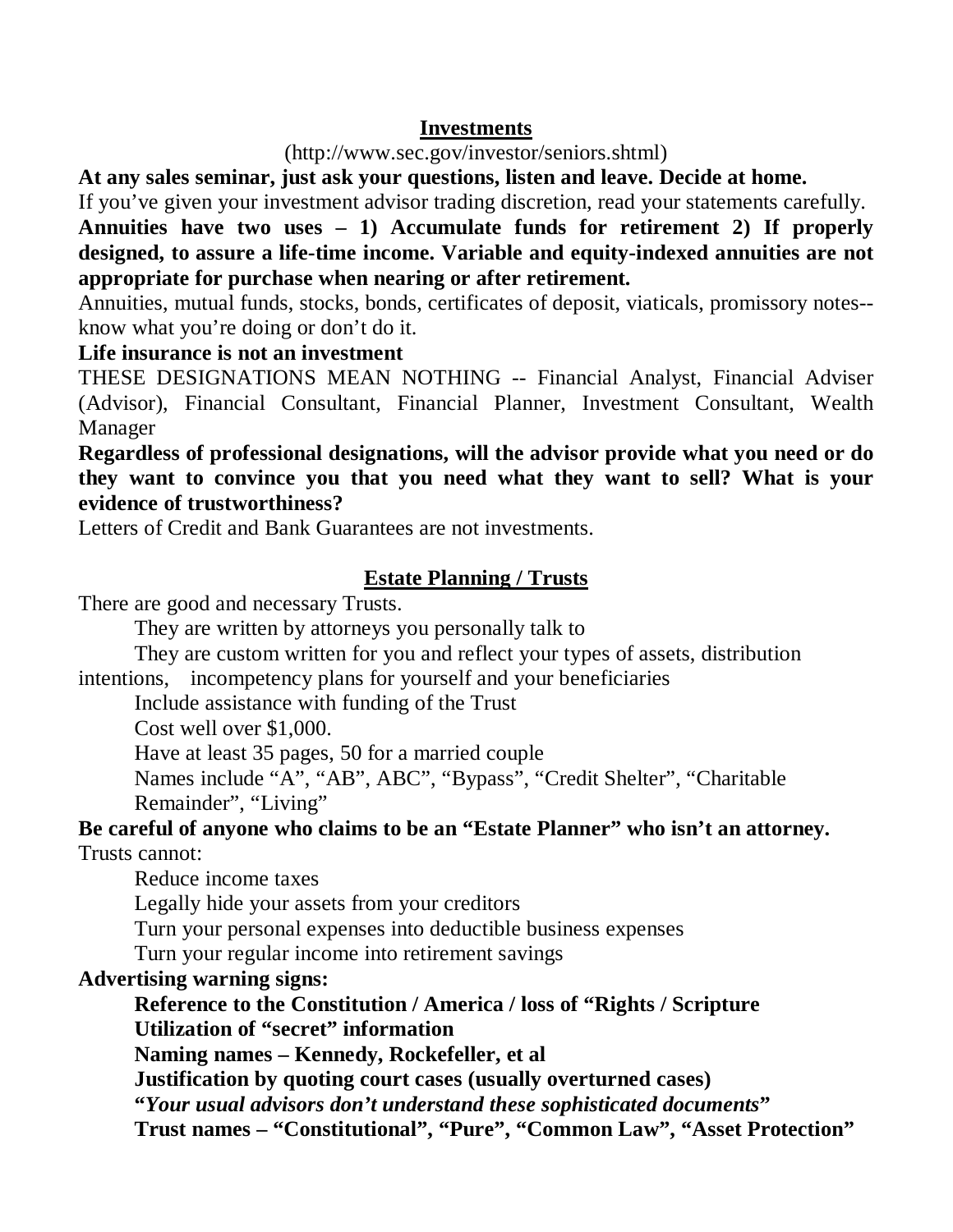# **Healthcare**

**A cure for cancer, diabetes, arthritis, obesity or aging will show up in the news before it shows up in an advertising campaign.** 

Why would you trust a solicitor for your future drug needs? Say no to enrolling in their drug plan.

**Social Security and Medicare do not make house calls and don't sell anything. Medicare drug plan companies cannot come to your door uninvited** 

Free medical supplies or equipment

Ask for references.

**What does your common sense say to you about:** 

 **You can buy medical coverage 10% cheaper than anywhere else, with no medical exam (guaranteed acceptance), but since you're going to join their organization, they don't need a license to sell it to you.** 

Count your pills upon receiving them.

**Dental** 

**You get what you pay for** 

 **Discount dentures?** 

 **Dental work without a dentist?** 

**The price of dentures always includes adjustments** 

**Skip the Dental Club and its up-front payment until discussing it with member dentists** 

Hearing Aids

Hearing enhancers are not hearing aids

Free-lance hearing aid service providers – talk to previous clients

Start with your physician; get a referral

Be sensitive to the professionalism of the test

Find out what the repair process is

# **Travel / Vacation Club /Timeshares**

**Free trip – a prize, an incentive; regardless, to get it you have to 1) attend a seminar OR 2) pay a fee OR 3) join the club first OR any combination of 1), 2) and 3).** 

Ask what hotels they use. Call the hotels.

**Ask for their office address. Visit their office.** 

Get the rules in writing and read them.

**Get information about maintenance fees, club dues & all-inclusive fees in writing.**  Who are you dealing with? "Ramada Plaza Resorts" is not Ramada Inn.

**There is almost no market for used timeshares. Might be a way to get one cheap**